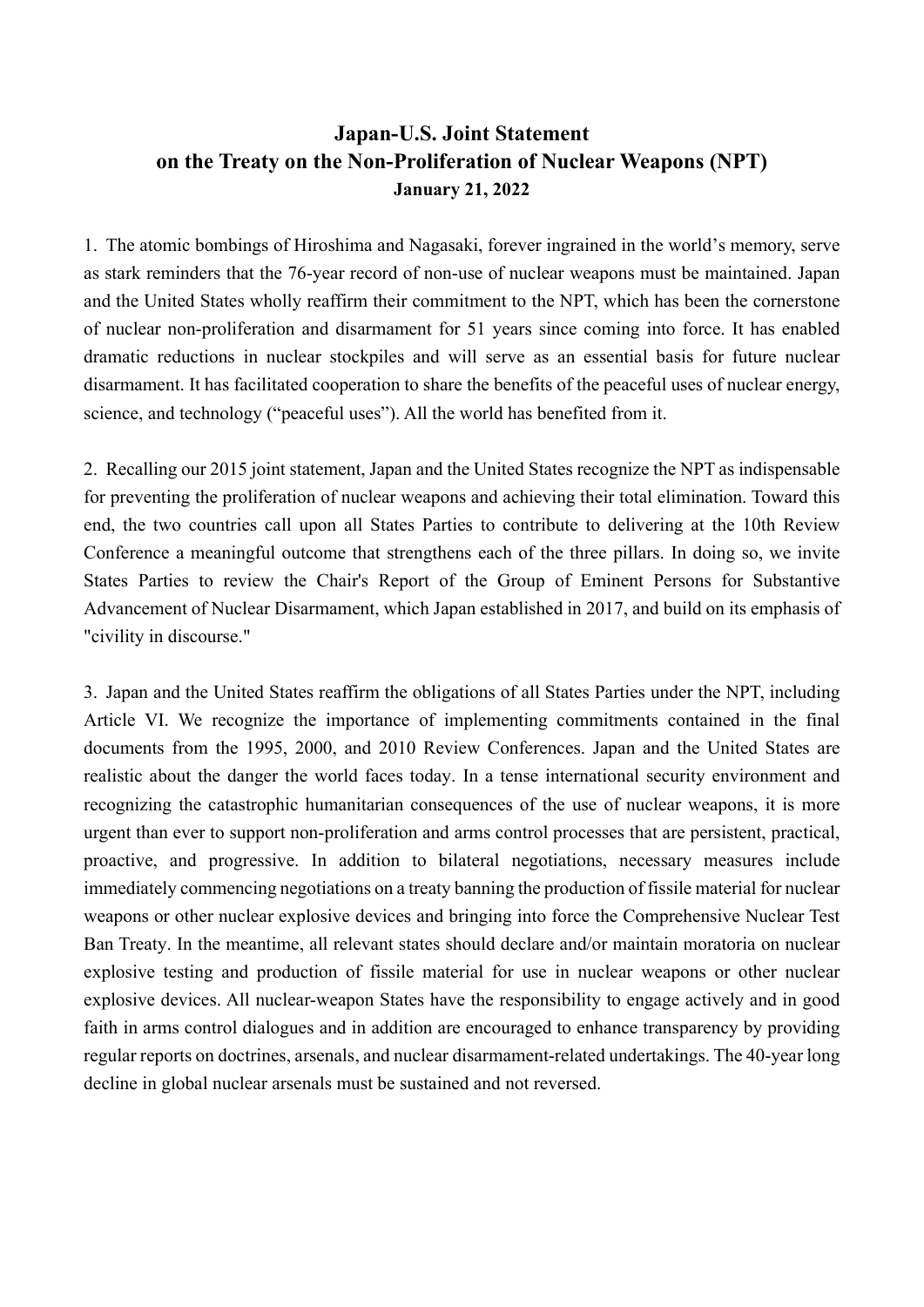4. Japan welcomes the first declaration by the leaders of all five nuclear-weapons States that a nuclear war cannot be won and must never be fought, and the recognition that "nuclear use would have farreaching consequences." Recalling the visit by former President Obama to Hiroshima, Japan and the United States call on political leaders, youth, and others to visit Hiroshima and Nagasaki to raise and sustain awareness.

5. The United States welcomes and was pleased to co-sponsor Japan's resolution "Joint Courses of Action and Future-oriented Dialogue towards a world without nuclear weapons," adopted by the UN General Assembly. The United States deeply appreciates Japan's long leadership in building the global non-proliferation regime and welcomes its current role in the Non-Proliferation and Disarmament Initiative (NPDI), the Stockholm Initiative (SI), the Group of Eminent Persons for Substantive Advancement of Nuclear Disarmament, and the 1.5 track meeting for Substantive Advancement of Nuclear Disarmament.

6. Japan commends the United States' leadership for the Creating an Environment for Nuclear Disarmament (CEND) initiative and the International Partnership on Nuclear Disarmament Verification (IPNDV). Japan also commends the United States' leadership among nuclear-weapon States for transparency about its nuclear weapons stockpile. Japan welcomes the extension of the New START Treaty and looks forward to development of the Strategic Stability Dialogue between the United States and Russia. Japan and the United States stress the need for future arms control measures that involve other countries and a wider range of weapon systems. In this regard, noting the People's Republic of China's (PRC) ongoing increase in its nuclear capabilities, Japan and the United States request the PRC to contribute to arrangements that reduce nuclear risks, increase transparency, and advance nuclear disarmament.

7. As an essential foundation for the pursuit of a world without nuclear weapons, Japan and the United States are committed to strengthening the international regime for nuclear non-proliferation, including through the universalization of International Atomic Energy Agency (IAEA) Comprehensive Safeguard Agreements and Additional Protocols as the de facto safeguards standard under the NPT. We strongly support the authority of the IAEA, as well as its objectivity, professionalism, and independence. Japan and the United States concur on the importance of maintaining and strengthening international export control regimes. Any export of nuclear technology must meet the highest nonproliferation standards.